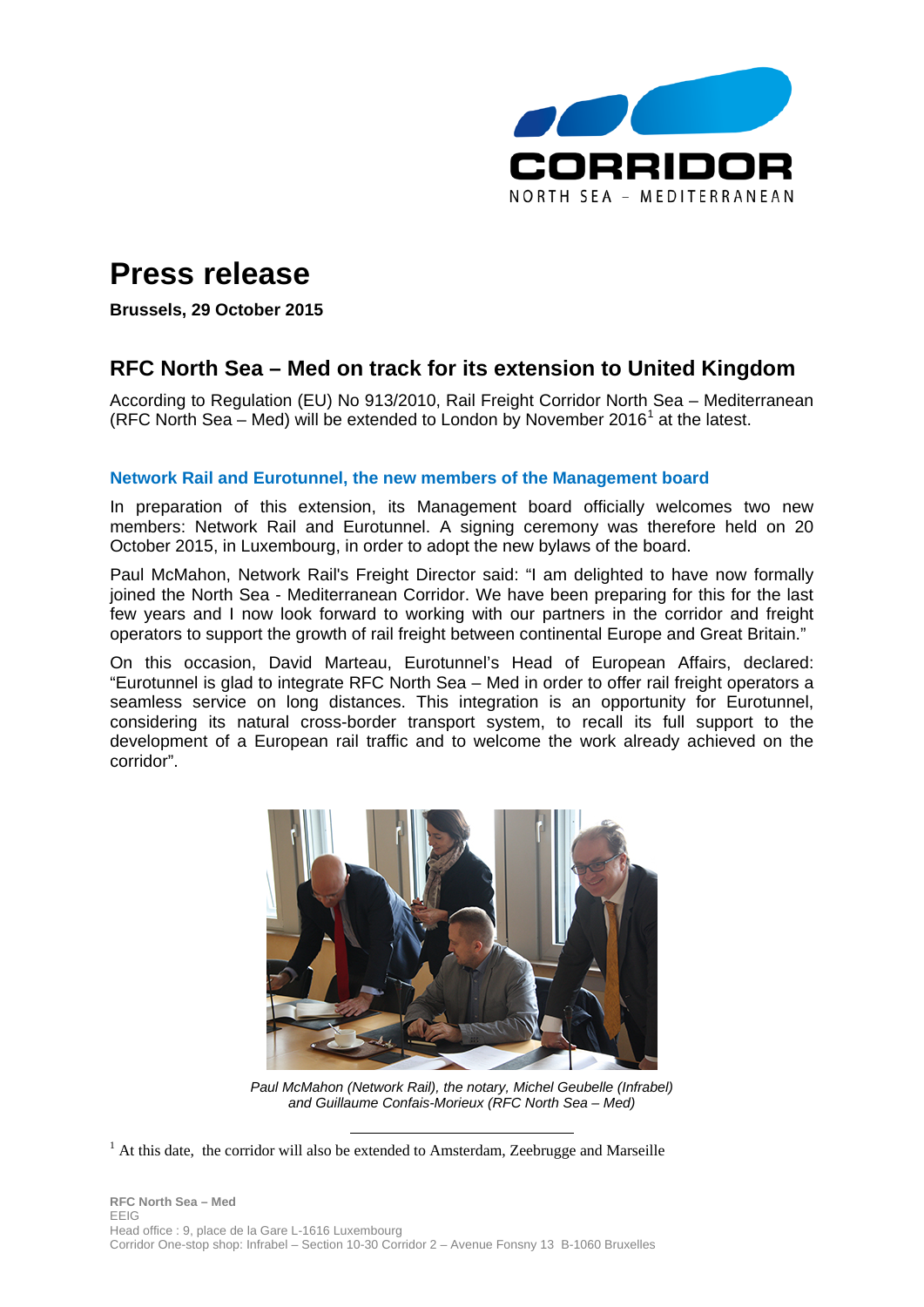

With these two new members in the Management board<sup>[2](#page-0-1)</sup>, the governance of the corridor is now fully operational to launch this extension, United Kingdom having already joined the Executive board of the corridor, and the British terminals and rail freight operators now taking part in the corridor's advisory groups.

### **The extension to the United Kingdom, an important challenge for the corridor's development**

RFC North Sea – Med is one of the main railway routes and most promising rail freight corridors in Europe. Its ambitious aim is to enable rail transport to be more efficient and win market shares from the road.

The extension to the United Kingdom is an important challenge for the development of the corridor, as it will help to reach new markets for rail freight. For Guillaume Confais-Morieux, Managing director of RFC North Sea – Med, "the integration of Network Rail and Eurotunnel within our organisation is taking us a considerable step further. We are looking forward to the good cooperation with our new partners, and are sure that it will help to develop our common freight traffic in the future".

#### **RFC North Sea – Med, a single window for quality paths**

On RFC North Sea – Med, railway undertakings and other applicants can book capacity via the corridor's one-stop shop in one single operation. Capacity for international freight trains is shown transparently in a catalogue of international pre-arranged paths. Customers are also better informed about infrastructure works, which are co-ordinated more efficiently along the corridor by the infrastructure managers.

In January 2016, the corridor will already publish a catalogue with pre-arranged paths up to London as well as a Corridor Information Document containing information on the access conditions of this extension.

 $\overline{\phantom{a}}$ 

<sup>&</sup>lt;sup>2</sup> The Management board included up to then: ProRail (NL), Infrabel (BE), SNCF Réseau (FR), ACF and CFL (LU), Trasse Schweiz and SBB (CH).